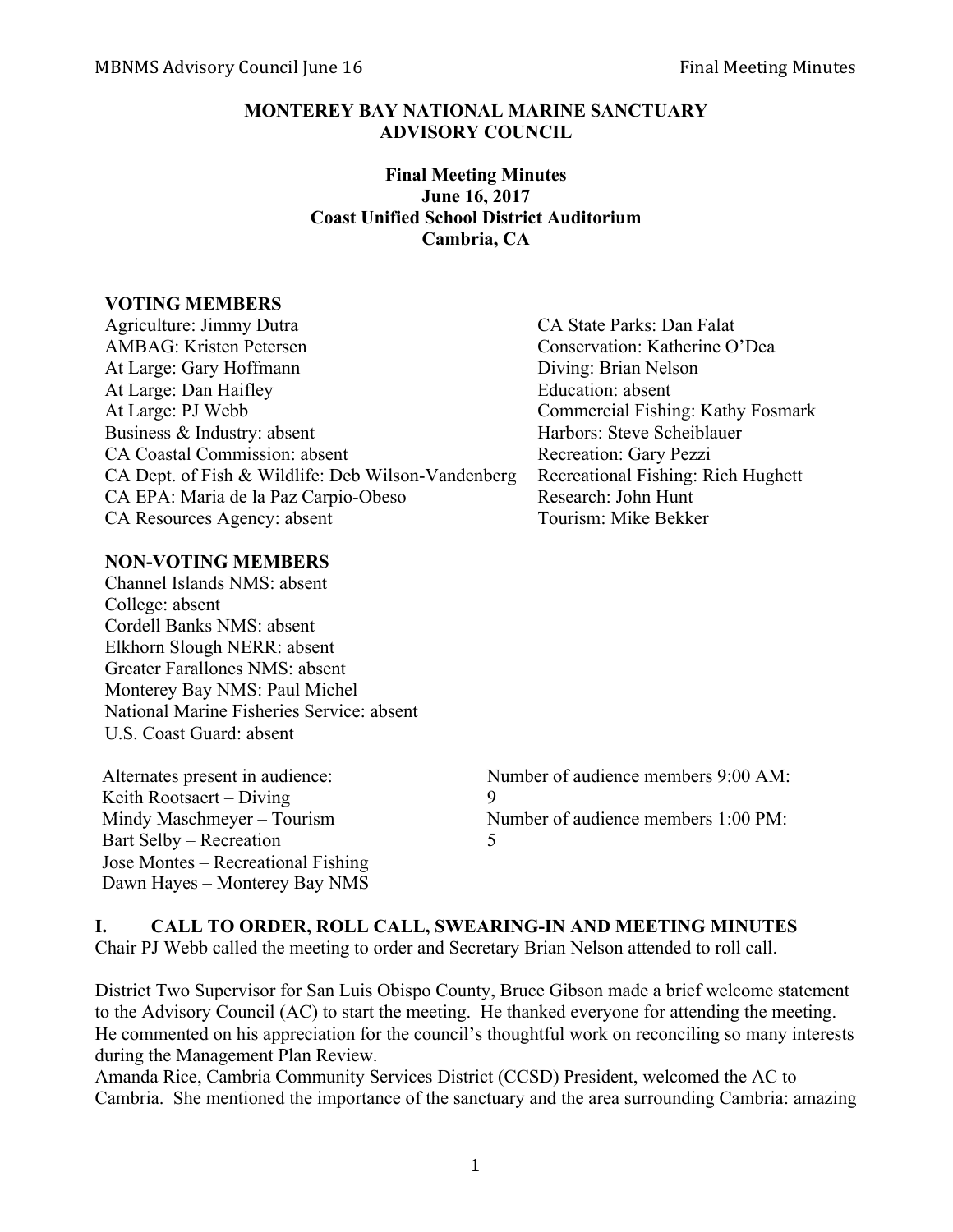offshore resources and home to Monterey Pines, steelhead, goby and many other species. She also commented on CCSD's responsibility for a 5 square mile area around Cambria, stewardship for native species and management of invasive species.

# **APPROVAL OF MEETING MINUTES**

Approval of April, 2017 DRAFT Meeting Minutes **MOTION: John Hunt, Maria de la Paz Carpo-Obeso seconded.**

(Vote: 13 in favor, 0 opposed, 3 abstentions)

# **II. STANDING ITEM: Superintendent Report**

Paul Michel discussed the recent Executive Order 13795, Review of National Marine Sanctuaries and Marine National Monuments designated or expanded since April 28, 2007. There will be a 30-day comment period opening Monday, June  $26<sup>th</sup>$ . It was requested public comment focus on the following criteria: 1) An analysis of the acreage affected and an analysis of the budgetary impacts of the costs of managing each National Marine Sanctuary or Marine National Monument designation or expansion; 2) An analysis of the adequacy of any required Federal, State and tribal consultations conducted before the designations or expansions; 3) The opportunity costs associated with potential energy and mineral exploration and production from the Outer Continental Shelf, in addition to any impacts on production in the adjacent region. MBNMS Staff is busy working on a review of Davidson Seamount.

In the past year, the young adults who discovered the golf balls in the sanctuary near Pebble Beach have collected over 20,000 balls with MBNMS and Monterey Bay Aquarium. MBNMS continues to conduct snorkel and dive surveys to assess the total number of golf balls and circulation patterns. A caddy guessed the average number of balls that go in the water per player per round is three per golfer. With an estimated 62,000 rounds of golf per year, that would be about 4.6 million golf balls over the last 25 years.

Paul also noted the number of events coming up this summer and fall for the  $25<sup>th</sup>$  MBNMS anniversary. The  $25<sup>th</sup>$  anniversary events ramp up August  $26<sup>th</sup>$  at the Coastal Discover Center Ocean Fair. Sanctuary supporters will be recognized on September 9<sup>th</sup> at the Sanctuary Exploration Center. The Anniversary Gala will be held on September  $16<sup>th</sup>$  in Monterey. The Monterey Beach Sports Fest on September 23<sup>rd</sup> will include a MBNMS anniversary celebration at Del Monte Beach, culminating in a free movie night.

MBNMS Staff is working with the National Marine Sanctuary Foundation to create a local chapter for MBNMS. There is a growing need to do fundraising for MBNMS programs. California Marine Sanctuary Foundation is primarily a fiscal sponsor to hire contract staff with a focus on state MPA education and outreach. Their focus is not fundraising.

MBNMS Staff is also busy drafting action plan outlines for the Management Plan Review. They are focusing on what MBNMS goals are for the next five to ten years.

Finally he gave an update on the Coastal Discovery Center (CDC). The CDC has been open for eleven years this summer. There have been 175,000 visitors in that time with an average of 15,000- 18,000 per year while being open only part time. Docents have contributed 33,000 hours and 10,000 students have visited in those ten years. MBNMS is working with CA State Parks and ONMS to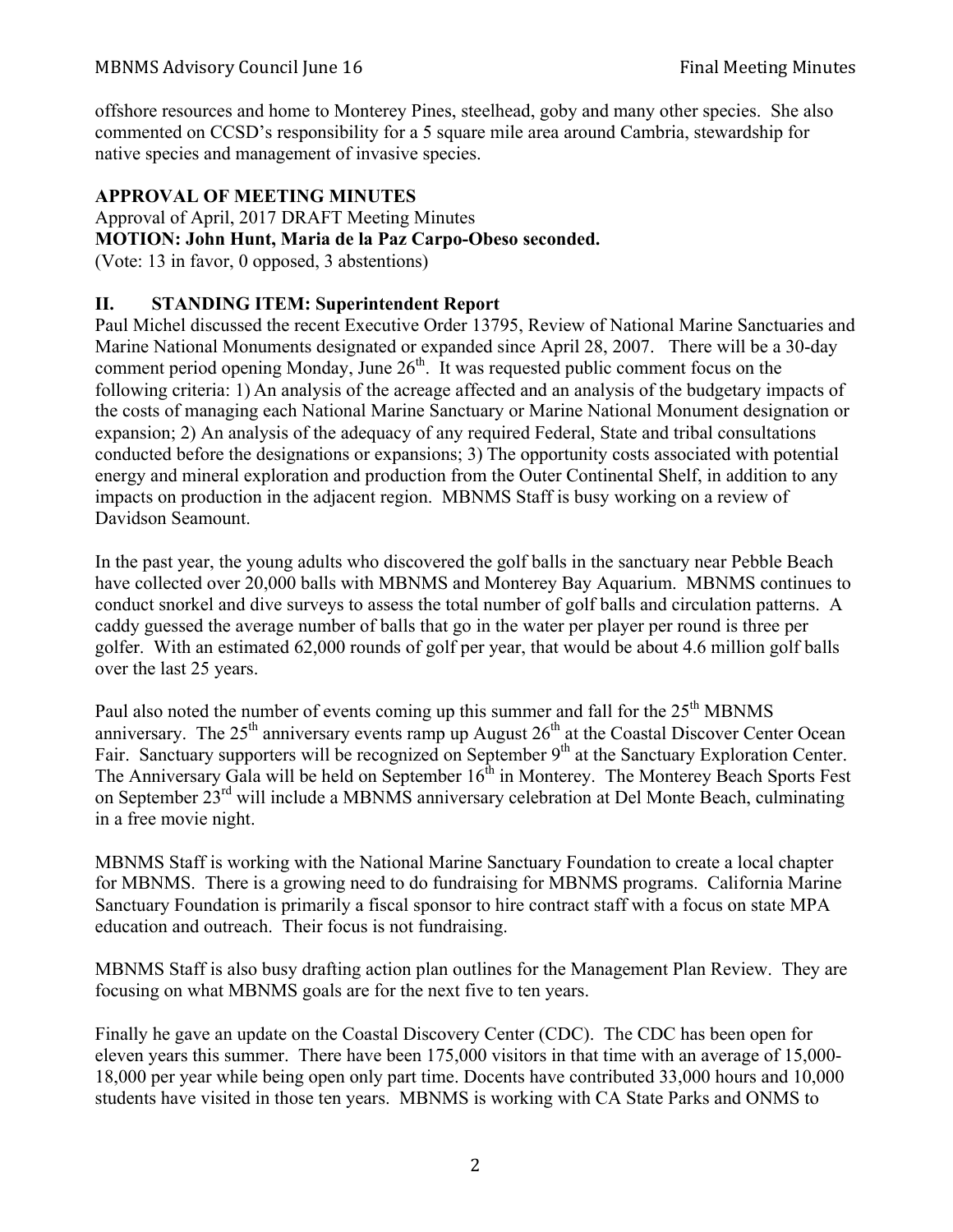build an outdoor shore whaling exhibit next to the CDC. The exhibit should be completed by the end of August.

## **III. STANDING ITEM: MEMBER ANNOUNCEMENTS**

Gary Hoffmann, At-Large primary: A whale watching operation in Monterey Bay is using drones as a marketing tool. Last week during World Oceans Day, at least eight Mylar balloons were picked up in the bay. This week World Turtles Day occurred. There was a focus on straws ingested through the nostrils of turtles. Some countries have outlawed the use of straws. Lastly, this year's state budget funding is being considered for whale disentanglement activities.

Katherine O'Dea, Conservation primary: Save Our Shores is well into the busy season with our Summer of Clean beaches campaign in full swing. Part of this campaign includes our holiday relief program. On Memorial Day, Fourth of July and Labor Day we stage outreach events on the holiday, with staff and volunteers literally walking the beaches that receive the heaviest influx of tourists reminding people to essentially "pack out" what they "pack in" and/or properly dispose of their trash/unwanted items and remember to pick up beach toys, etc. We follow up the holiday outreach with multiple cleanups the morning after. Memorial Day's outreach and cleanup were very successful. Fourth of July is our biggest event of the season and I will provide volunteer and trash removal numbers in my next organization update (for August meeting).

CEMEX advocacy continues at an increasing pace. There are now three pending actions against Cemex:

- 1. Coastal Commission focused on the issue of vested rights and violations to the Coastal Act
- 2. State Lands Commission focused on a mandatory lease to remove a public trust resource (i.e., sand), which will trigger an Environmental Impact Review
- 3. City of Marina focused on a possible public nuisance suit.

However, the most important information is a request for support to turn out at the next Coastal Commission Meeting, which will be July 13 – 14 at CSUMB. The Coastal Commission will final be announcing the outcome of their year+ negotiations. We do not yet know what to expect, but we want to pack the room with concerned citizens. We do not have an exact date/time for this agenda item, but have been assured it will be on the agenda. We will be making public announcements, sending out emails and using Social Media posts to get as big a turnout as possible.

Save Our Shores is also supporting Plastics Free July, which I believe is a nationwide effort to ask people to go plastic free or as plastic free as they possible can during the whole month of July. We are also monitoring Pres. Trump's actions as they related to offshore drilling and Sanctuary reviews to stay abreast of any potential direct impacts to the MBNS and to ensure we are ready to mobilize if a real threat to the Sanctuary emerges.

Jimmy Dutra, Agriculture primary: no new announcements

Deb Wilson-Vandenberg, CA Dept. of Fish and Wildlife alternate: Salmon Fisheries - the commercial ocean salmon fishery opened May 1 south of Pigeon Point and will remain open through June 30. The commercial season started off strong, though landings significantly declined throughout May primarily due to low catch rates followed by a slight uptick during the first week of June. All other management areas are currently closed to commercial salmon fishing to protect vulnerable Klamath River fall Chinook which are contacted at higher rates to the north. Recreational ocean salmon fisheries opened south of Horse Mountain (near Shelter Cove; Humboldt County)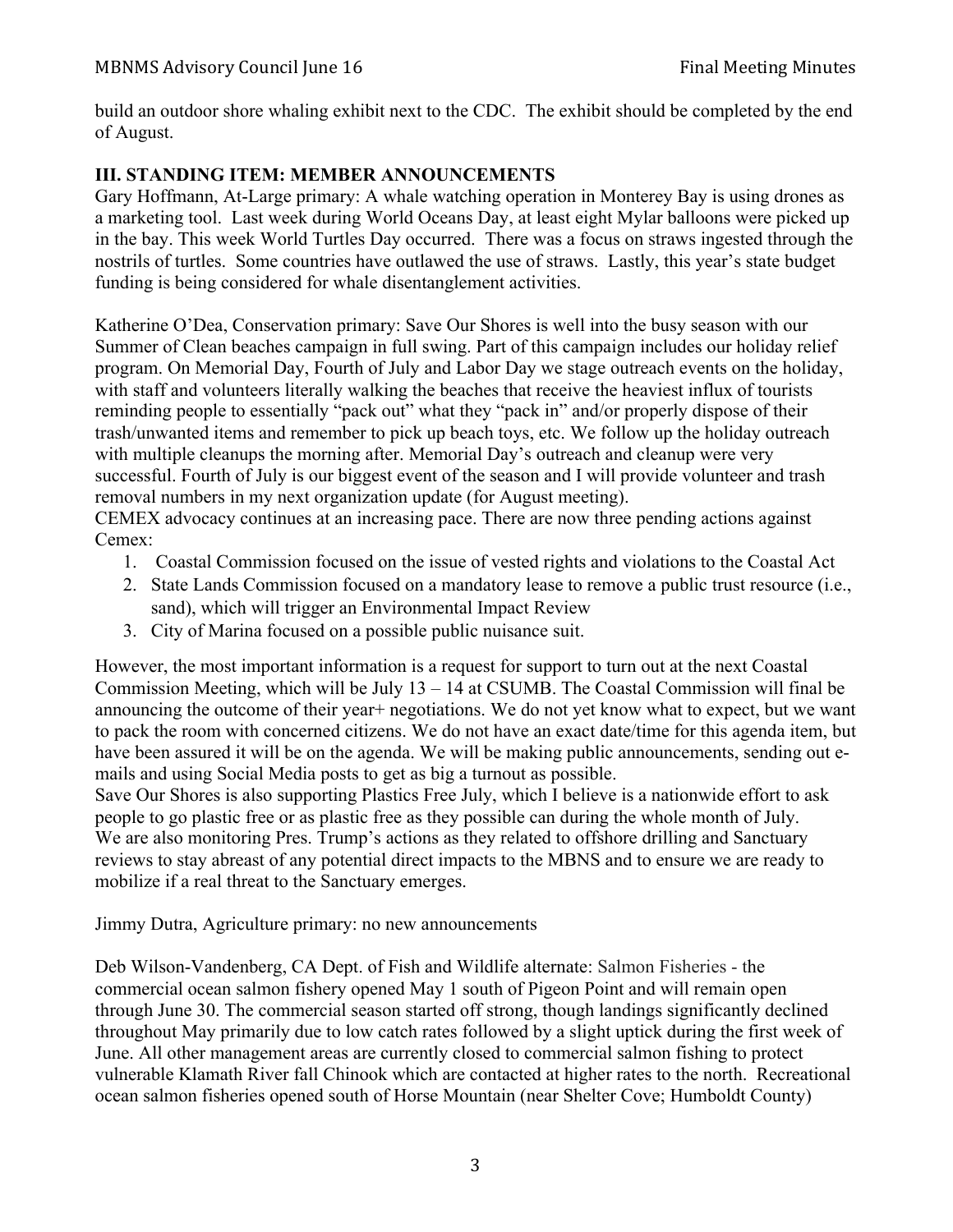on April 1, with a two-week closure during the first half of May in the San Francisco management area. The area south of Point Sur closed for the season on May 31 to protect endangered Sacramento River winter Chinook where they are most vulnerable to incidental harvest. Coastwide, fishing effort was hampered by intermittent rough seas and generally low catch rates, punctuated by short periods of good catch out of San Francisco Bay. Monterey recreational fisheries continue to perform well below preseason expectations.

California Recreational Fisheries Survey - Effort was very low (or non-existent) for all fishing modes. Private boat anglers targeted rockfish, lingcod, California halibut, and salmon. There was moderate catch of rockfish and low to no catch of CA halibut and salmon. Shore modes had catch of baitfish, leopard sharks, and surfperches.

Pismo Clams - May 26th CDFW staff and volunteers conducted a survey for Pismo clams on Sunset State Beach, Santa Cruz County as part of a 10 year relative abundance data base for this species in the Monterey Bay area. The mean density of 0.13 clams per square foot was the highest observed since May 2011 (based on 26 plots in two transects). The average size was about 35 mm ( $n=17$ ) with two distinct size modes, a smaller one from 10-15 mm and a larger one from 45-50 mm -- which may be indicative of a recent recruitment event.

Coastal Pelagic Species - Squid landings picked up in May. From May 1 thru June 11 the fishery brought in about 1.5 mil lbs of market squid from Monterey Bay and the Big Sur coast. Of note, samplers observed pelagic red crabs in June samples. Last Friday, the Pacific Fishery Management Council set new harvest limits for Pacific mackerel for the 2017-2018 and 2018-2019 seasons @ 26,293 mt and 23,840 mt, respectively based on results of the new assessment.

Dan Haifley, At-Large primary: a paddle out in memory of Jack O'Neill will occur July 9<sup>th</sup> 11AM at Pleasure Point in Santa Cruz; and memorial contributions in his name can be sent through oneillseaodyssey.org.

PJ Webb, At-Large primary: It is with sadness that I note the passing of Ron Massengill. Ron was my predecessor on the SAC and my mentor. He volunteered on many projects including the Cambria Fishing Club, Reef Check and BeachCOMBERs. I sought out his advice on Sanctuary issues and he was generous in giving of his time and expertise. He was a great support of the Sanctuary.

The World Heritage Site committee met to begin exploring what questions we wanted to ask, how to do information gathering and seeking outreach to our constituents about their questions. Al Budris is reaching out through CSUMB to Costa Rica for contacts and reports on their experiences with World Heritage Site designation and the results of the designation itself. Gary Hoffman and Dawn Hayes will reach out to Yellowstone for their experience with WHS designation. Steve Lindley offered scientific resources for study and research information. Al Budris offered a model to organize information received. A poll will go out for the next meeting with proposed dates.

Gary Pezzi, Recreation primary: no new announcements

Keith Rootsaert, Diving alternate: For this bimonthly meeting, we are pleased to announce continued progress on the Artificial Reef state permitting progress. It is moving forward at a glacial pace but is so far without obstacles. We have emailed the June/July Diving Newsletter to 2603 subscribers, 661 (26%) of which were opened. We offered in the newsletter to talk to groups about the sanctuary but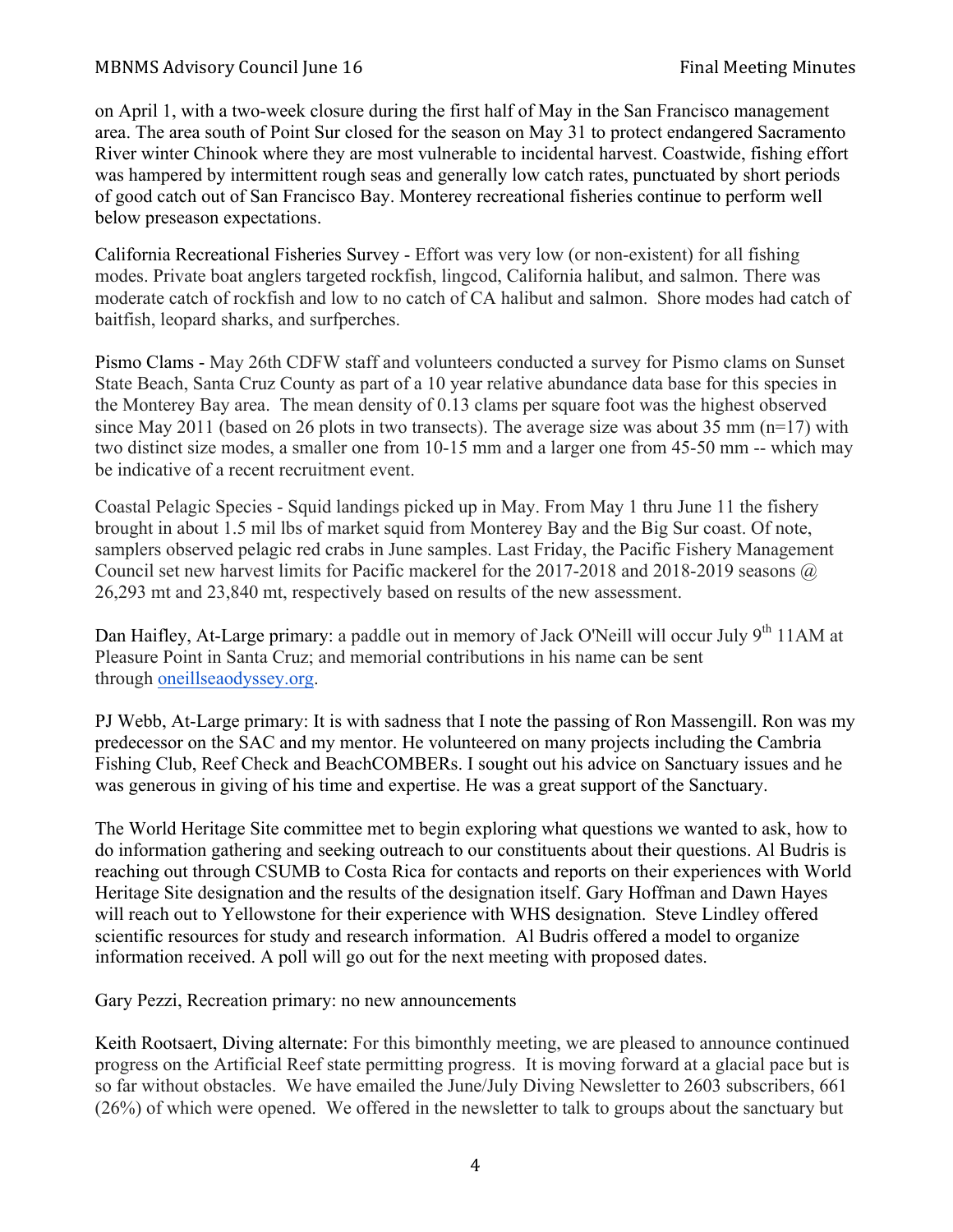have not received any inquiries yet for the next couple of months. Keith is chairing the application review for the Agriculture, Conservation, and Education alternate seats and has recruited one person for the Education seat and one person for the Conservation seat. Keith assisted PJ Webb in reviewing materials and suggesting questions for Trident Winds regarding the offshore windmill project. The nearshore urchin population is increasing at an alarming rate and there are many areas that were beautiful kelp forests that are now dominated by urchins. Keith is working with CDFW, Greater Farallones NMS, and Reef Check California to modify their Special Collection Permit to perform a replicate kelp restoration study on the central coast to inform a larger purple urchin removal project. Next big diving event in Monterey Bay will be the Monterey Shootout - Photography Competition and Symposium. August 25th and 26th sponsored by Backscatter in Monterey.

Mike Bekker, Tourism primary: Encouraged the Advisory Council to visit the United Nations Ocean Conference website: https://oceanconference.un.org/. It is fascinating what other countries are doing.

Rich Hughett, Recreational Fishing primary: Suggested MBNMS promoting patrons requesting a straw at restaurants rather than restaurants automatically providing one.

Kristen Petersen, AMBAG alternate: no new announcements

Steve Scheiblauer, Harbors primary: Mentioned Jack O'Neil was integral in harbors. Steve attended a listening session on artificial reefs with CDFW. There is a lot of interest in artificial reefs. A resolution of state policy is underway but the state is not well funded for it.

John Hunt, Research primary: no new announcements

Kathy Fosmark, Commercial Fishing primary: Mentioned whale entanglement bill SB 290 which would help fund the whale entanglement team. She also noted the take-reduction team with NMFS. There are new changes and data from the science community with easy to see progress to benefit cetaceans and turtles.

Maria de la Paz Carpio-Obeso, CA EPA primary: Water Quality Control Policy on the use of Coastal and Estuarine Waters for Power Plant Cooling (Once Through Cooling Policy) Implementation Activities - The OTC Policy requires the Statewide Advisory Committee on Cooling Water Intakes Structures (SACCWIS) to advise the State Water Board on whether the Policy's compliance schedule takes into account the reliability of California's electricity supply. The Policy states that every year the SACCWIS will present a report to the State Water Board. The 2017 SACCWIS Final Annual Report will be presented to the State Water Board on June 20, 2017. In the report, SACCWIS concludes that it has closely monitored the local reliability needs of the Encina Power Station and retires its request that the State Water Board defer the compliance date for Encina Units 2 through 5 until December 31, 2018, to maintain grid reliability. In addition, Pittsburg Generation Station came into compliance with the implementation plan schedule on December 31, 2016, one year before its originally projected date. Moss Landing Units 6 and 7 came into compliance on January 1, 2017, four years before its revised compliance date. SACCWIS does not anticipate nor recommend changes to any other final compliance schedules for remaining generating facilities in the OTC-Policy. Further information in the 2017 SACCWIS Report, please visit:

https://www.waterboards.ca.gov/water\_issues/programs/ocean/cwa316/saccwis/docs/05042017\_sacc wis an rpt.pdf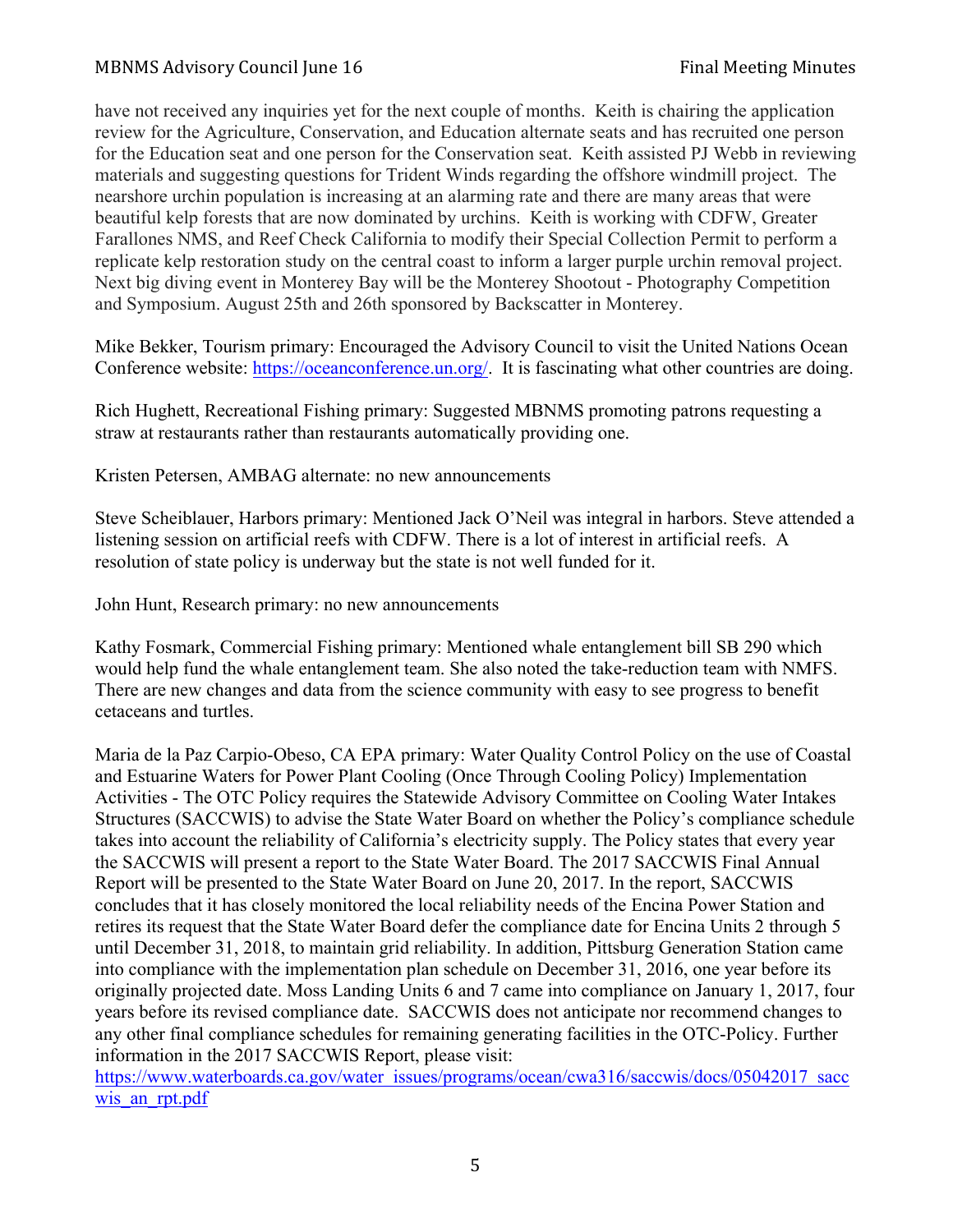Another activity under the OTC Policy is the OTC-Policy amendment for the Encina Power Station. The Draft Staff Report was released for public comment on May 23, 2017. Written comments must be received no later than 12:00 PM noon on Friday, July 7, 2017. We plan a State Water Board adoption hearing date on August 15, 2017.

In addition, the OTC Policy requires owners or operators of existing power plants to implement measures to mitigate the interim impingement and entrainment impacts resulting from their cooling water intake structures. Staff continues reviewing the information provided by the power plants owners and operators to calculate the first annual interim mitigation payments. The calculations for the fees require input values from each OTC facility, the interim mitigation payment will vary by facility and will be set by the State Water Board as part of the process of issuing an NPDES permit for an OTC facility.

Bacteria Provisions and a Water Quality Standards variance policy and Amendment to the Water Quality Control Plan for Ocean Waters of California - The State Water Resources Control Board is proposing a statewide control program to protect recreational users from the effects of pathogens in California water bodies. The program would be adopted as amendments to both: the Inland Surface Water, Enclosed Bays and Estuaries Plan and the California Ocean Plan. Significant proposed program elements may include: new water quality objectives for both fresh and marine waters based on newly released United States Environmental Protection Agency (U.S. EPA) criteria; a reference beach/natural source exclusion process and high flow exemptions; and revised beach notification requirements. Staff is working on the Staff Report. It is planned to release the Staff Report for public comments on June 30, 2017.

Dan Falat, CA State Parks alternate: There has been an infusion with social media and education programs specifically related to the sanctuary and state parks surrounding the sanctuary. He foresees impacts on Highway 1 due to tourism this summer. Lastly, drones are a constant issue. State Parks is looking at all impacts and how to mitigate them.

Steve McGrath, Harbors alternate: A pilot dredging project has received grant money to move it forward. He thanked Paul Michel for his letter of support. He also thanked Steve Scheiblauer for his years of support and serving as the Harbors primary.

Mindy Maschmeyer, Tourism alternate: Monterey Bay Aquarium (MBA) participated in the recent UN Ocean Conference. Julie Packard presented on ocean acidification, ocean plastic pollution and sustainable international fisheries. UN members approved a call for action to conserve and sustainably use the oceans, seas and marine resources for sustainable development. MBA partnered with National Aquarium and Shedd Aquarium with the goal to elevate aquariums position as conservation organizations. This resulted in a collective announcement of business practices and the elimination of single-use plastics.

Jose Montes, Recreational Fishing alternate: Half Moon Bay Fishing Club will release 700,000 king salmon hatchlings over a three-week period next month.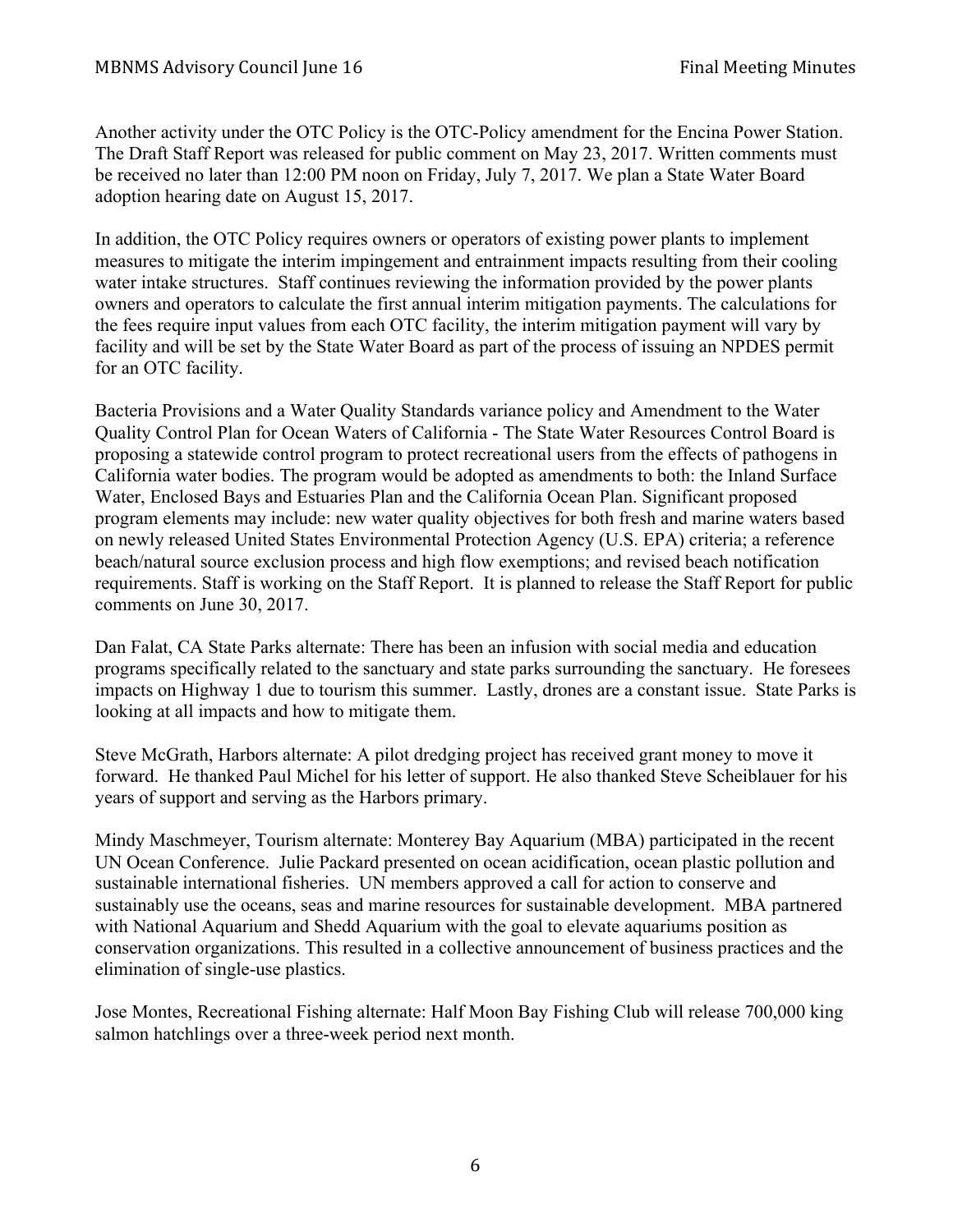Bart Selby, Recreation alternate: Mentioned a scientific paper on drones and whales that was reviewed by the GFNMS Overflight Working Group. The paper found drones do not disrupt the behavior of whales.

## **IV: PUBLIC COMMENT FOR ITEMS NOT ON THE AGENDA**

Alla Weinstein, Trident Winds

- 1. Request to present the proposed offshore wind project to MBNMS SAC.
- 2. Announce public info session on 6/20/17

Nan Cole, Sierra Club Santa Lucia Chapter

Proposed Chumash Heritage National Marine Sanctuary – Upcoming events to promote the efforts and voice support for the proposal.

## **V. INFORMATION & ACTION ITEM: Management Plan Review update – Wildlife Disturbance Outreach**

Dawn Hayes reviewed the draft strategies and respective activities in the draft Wildlife Disturbance Action Plan for the Management Plan Review. The four strategies included in the action plan are: 1) mitigate wildlife disturbance from marine vessels and shore based activities; 2) mitigate wildlife disturbance from aircraft; 3) utilize administrative methods to reduce wildlife disturbance; and 4) utilize law enforcement resources to reduce wildlife disturbance. The activities for each strategy are available in the PowerPoint here: http://montereybay.noaa.gov/sac/2017/170616/agenda.html MBNMS Staff is in the process of incorporating the Wildlife Disturbance – Ocean Noise Working Group recommendations, partner agencies' recommendations and additional AC recommendations. The draft action plan will be available for the AC to review before it is submitted to ONMS Headquarters for review and then again available for review before it is released for public comment.

Public Comment:

Cubby Cashen, Sea For Yourself Kayak Outfitters

Concern regarding animal interactions/businesses – Interactions between people/wildlife and enforcement. How businesses are using drones/footage to advertise and promote bad behaviors.

#### Advisory Council Member Discussion:

There was discussion to clarify some of the wording associated with the strategies and activities. Multiple council members believed the term 'manage' would be more appropriate to use than 'mitigate.'

#### **VI: STANDING ITEM: Working Group Updates Conservation Working Group (CWG):** No update

#### **Research Activity Panel (RAP):**

The Research Activity Panel met on May 12 at the Elkhorn Slough Reserve. Research Coordinator Kerstin Wasson hosted the meeting and gave a presentation on trends during the 25 years since sanctuary designation. These included decreases in freshwater inflows, increases in invasive species, changes in pollution types, sea level rise and related loss of marsh lands, and increases is sea otter numbers with related revival of eelgrass beds.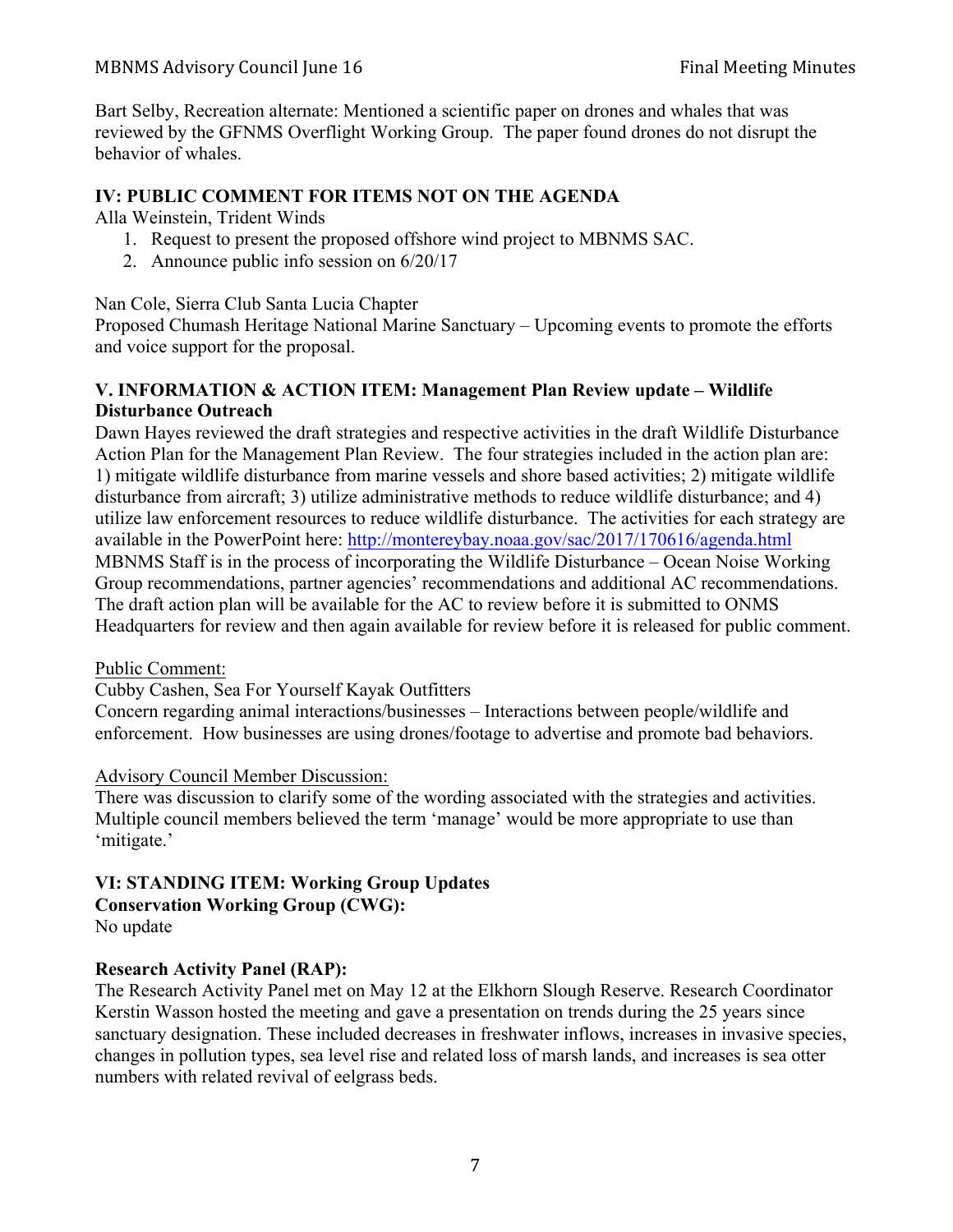Cyndi Dawson of the California Ocean Protection Council gave an invited presentation on the State Marine Protected Area network, with a focus on monitoring program priorities and information delivery systems. The RAP invited Cyndi to help us learn more about the monitoring and information management activities of key sanctuary partners. The Ocean Protection Council has been proactive in supporting long-term monitoring and designing information systems that support linkages to other organizations' programs, and has engaged experts and technology companies to build and maintain these systems.

The RAP has been pursuing coordinated long-term monitoring and integrated information synthesis as the core framework for the MBNMS research and water quality teams as they develop their Action Plans for the Sanctuary Management Plan Update. The RAP has considered a regional approach that may involve coordination with other sanctuaries and their organizational partners. Five RAP members met with West Coast Regional Director Bill Douros, who shared encouragement for the overall approach and suggested a sequential approach starting with MBNMS.

RAP members met with Superintendent Paul Michel and Research Coordinator Andrew DeVogelaere, and mapped out a strategy based on envisioning future Sanctuary Condition Reports, both as static documents and shared web portals, and using these as targets to drive monitoring coordination with partners. The RAP will continue to update the SAC as progress is made toward the Management Plan Update.

#### **Recreation and Tourism Subcommittee (RATS):**

Items discussed were edits and refinements to the Friends of the Sanctuary Program. At this point, we are ready to introduce the program to a select group of businesses in a full presentation to capture responses, input, and remaining edits before presentation to the Sanctuary Advisory Council. We anticipate the SAC presentation to be on the agenda following management plan final comments. Businesses Type Selection – Hotel – Restaurant – Wharf Business – On water businesses - Winery Newsletter has been changed to include more video entertainment – Last Newsletter published June 9, 2017 605 active emails with a 28.9% open rate and a 10% click through rate. A special Newsletter was sent regarding the "Get into your Sanctuary" for August 12, 2017 the open rate on the same 605 emails is at 33.5% open rate and a 13.5% click through rate. The Recreation and Tourism eNewsletters continue to rate above industry standards in open and click through rates. Our area for improvement is adding to our active newsletter emails. Also discussed was a member of the group contacting the Monterey Chamber of Commerce, conduct a presentation on the activities of the working group, and invite attending active businesses to attend and contribute.

#### Advisory Council Member Discussion:

It was asked if the Friends of the Sanctuary program criteria was available for review yet. The draft criteria will be reviewed by businesses then brought to the AC for review. In addition, the local National Marine Sanctuary Foundation chapter being established will help fund this program.

#### **World Heritage Site Sub-Committee:**

The sub-committee is in preliminary stages. They are exploring what questions they want to ask and reaching out to their constituents.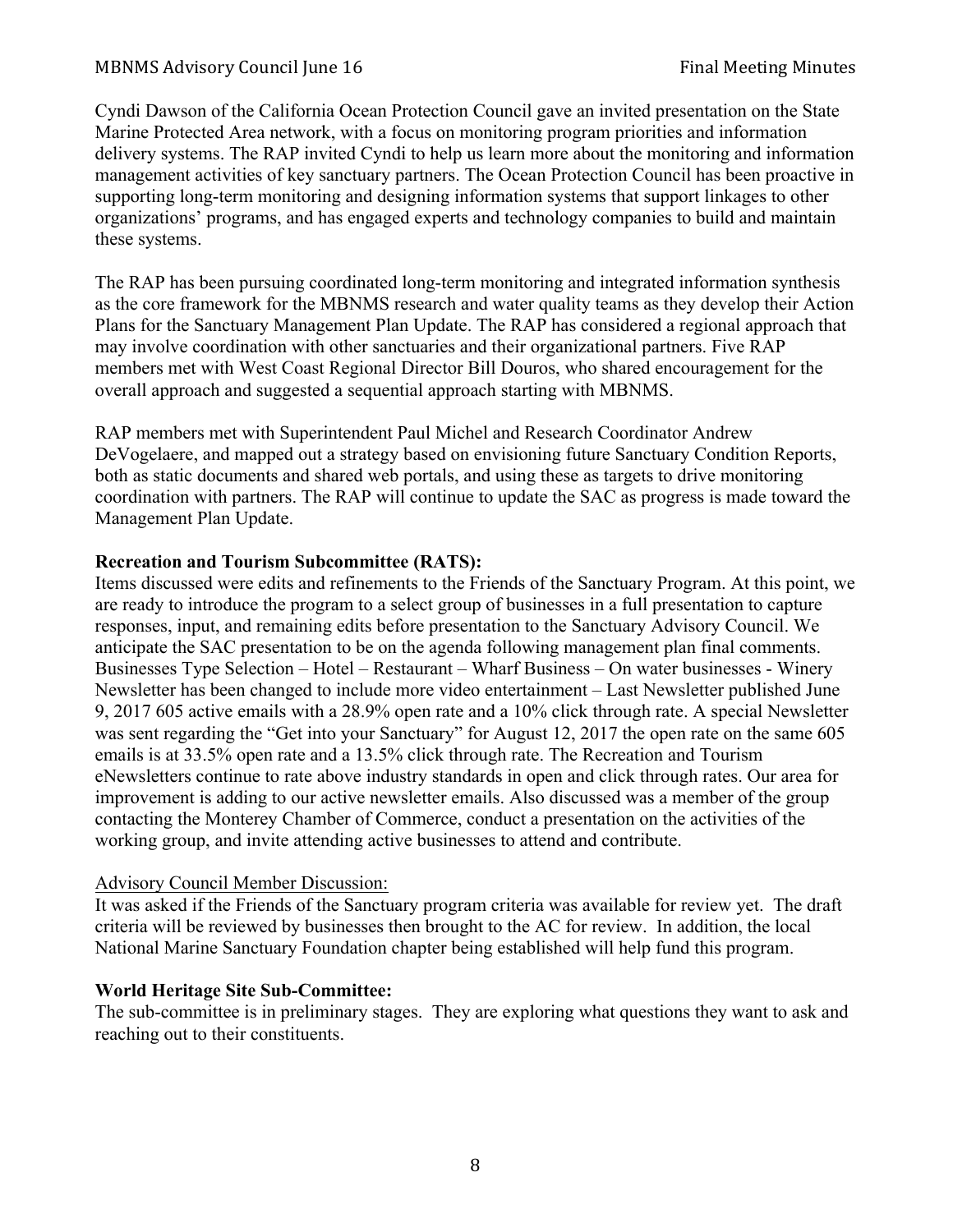### **VII. INFORMATION & ACTION ITEM: Management Plan Review Working Group – Wildlife Disturbance - Ocean Noise recommendations**

Bart Selby gave a presentation outlining the focus of the working group, what they learned and how they recommend these issues be addressed in the Management Plan Review. The working group reviewed the Ocean Noise Strategy Roadmap, a high-level guide detailing the science used to support Ocean Noise Strategy's goals, NOAA management and science capacities and recommended crossagency actions to achieve more comprehensive management of noise impacts. The working group also reviewed citizen input, sought expert opinions and met with law enforcement. The working group developed the following recommendations:

1. We recommend increasing research efforts, including CeNCOOS (Central and Northern California Ocean Observing System) monitoring sound as a core variable tracked over time, and work to integrate the project into similar NOAA efforts. We recommend collaboration with and support for the MBARI real time cable hydrophone and adding additional nodes so it can precisely locate sounds.

# A motion was made to approve the first recommendation.

#### **MOTION: Rich Hughett, Dan Haifley seconded.**

(Vote: 16 in favor, 0 opposed, 0 abstention)

2. We recommend sound be featured in the Sanctuary's visitors centers- utilizing exhibits, events and outreach programs describing sound in the marine environment that will reveal how sound is used by animals in the ocean and that manmade sound can have impacts.

#### A motion was made to approve the second recommendation. **MOTION: Deb Wilson-Vandenberg, Brian Nelson seconded.** (Vote: 16 in favor, 0 opposed, 0 abstention)

3. We recommend Sanctuary staff consult with appropriate agencies and fishing industry representatives to catalog current uses of seal bombs and where applicable encourage continued enforcement by appropriate agencies.

## A motion was made to approve the third recommendation. **MOTION: Gary Pezzi, Rich Hughett seconded.**

(Vote: 15 in favor, 0 opposed, 1 abstention)

4. We recommend the Sanctuary convene collaborative groups of stakeholders with the goal of developing strategies to both minimize future seal bomb use and developing effective alternatives in the Sanctuary.

A motion was made to approve the fourth recommendation. **MOTION: Rich Hughett, Steve Scheiblauer seconded.** (Vote: 12 in favor, 2 opposed, 2 abstentions)

## **VIII. INFORMATION ITEM: Recreational Fishing Summit update**

Rich Hughett, Recreational Fishing primary member, gave an update on the National Recreational Fishing Summit he attended December of 2016. Prior to meeting, attending members were asked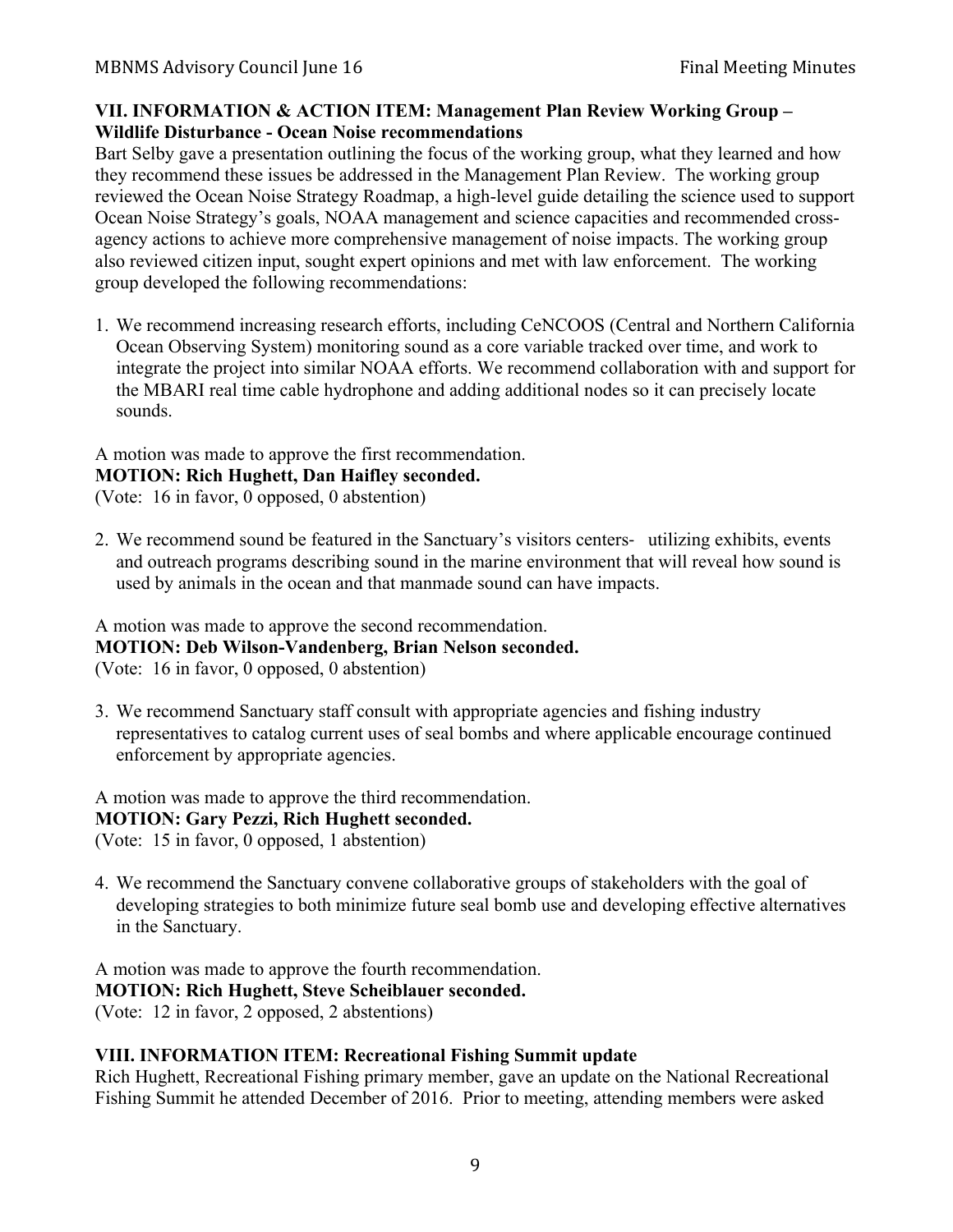various questions to discuss during the summit: 1) What is the most important step the ONMS can take to improve our relationship with recreational fishermen? 2) What are the top three issues of concern for recreational fishermen in your sanctuary? 3) What is your rating of potential discussion topics in order of preference for inclusion in the Summit agenda? and 4) What would a successful outcome of the summit be?

During breakout sessions, participants discussed: 1) Identifying common perceptions; 2) Improving communications and engagement; 3) Learning from your experience with national marine sanctuaries; 4) Focusing on management approaches; 5) Focusing on tools for recreational anglers; and 6) Identifying science collaborations. Discussion outcomes included a common perception among recreational fishermen that marine protected areas, including national marine sanctuaries, take away more (i.e., have more restrictions) than they actually give back (i.e., benefits). NOAA needs to improve the dissemination of information, communication and receipt of input from recreational fishermen throughout specific processes including management plans, research and regulatory activities, etc. NOAA and recreational fishermen should explore opportunities to collaborate on science and education projects throughout the national marine sanctuary system. There is broad interest in working together to enhance the recreational fishing experience in national marine sanctuaries.

Commitments by NOAA and recreational fishermen established during the summit will start with ONMS developing and distributing a draft "Action plan" and ONMS and NMFS will coordinate on Cooperative Research Program activities in national marine sanctuaries. The ONMS Director will contact each site superintendent to ensure there is an ongoing dialogue between recreational fishing representative(s) on all management issues or areas of concern as well as identify a Point of Contact (POC) at each site for recreational fishing concerns and the POC will establish contact with NMFS regional recreational fishing coordinators.

Paul Michel then gave an update on how MBNMS staff has moved forward since the summit. He overviewed the draft ONMS Recreational Fishing Action Plan as well as MBNMS implementation. The actions he discussed were: 1) Increase Opportunities for Engaging Rec Fishermen on Advisory Council; 2) Improve Understanding of Sanctuary Management Plan Regulations; 3) Enhance Rec Fishermen Contribution and Understanding of Sanctuary Science; 4) Expand Rec Fishing Programs; 5) Improve Communications with Rec Fishing Communities; and 6) Increase Resources for Rec Fishing Partnerships

#### Advisory Council Member Discussion

Kathy Fosmark raised concerns regarding Rich's connection and communication performance with recreational fishermen and she believes the Alliance is the group to interface with since it has recreational fishing representatives. Steve Scheiblauer asked why the priority item of "increasing fishing opportunity" was not listed for potential action by the NMS Program? Both Steve and Kathy also raised concerned that the potential for building better relationships and communications with recreational fishermen is hampered by the "broken promise" issue, with the MBNMS's role in the California MPA process an example. Superintendent Michel stated that the "promise" was only that the sanctuary would not create its own fishing regulation—which it has not. Steve Scheiblauer recalled, being involved in 1991 and 92 during the negotiation for a sanctuary, that the agreement with fishermen at the time of designation was much broader that the new sanctuary would not threaten the livelihoods and that they would not have to worry about sanctuary actions. There was discussion about the MBNMS's leadership role in the California MPA process, and that both recreational and commercial fishers are unhappy with that role. Some council members voiced their opinions on that and need to focus more on